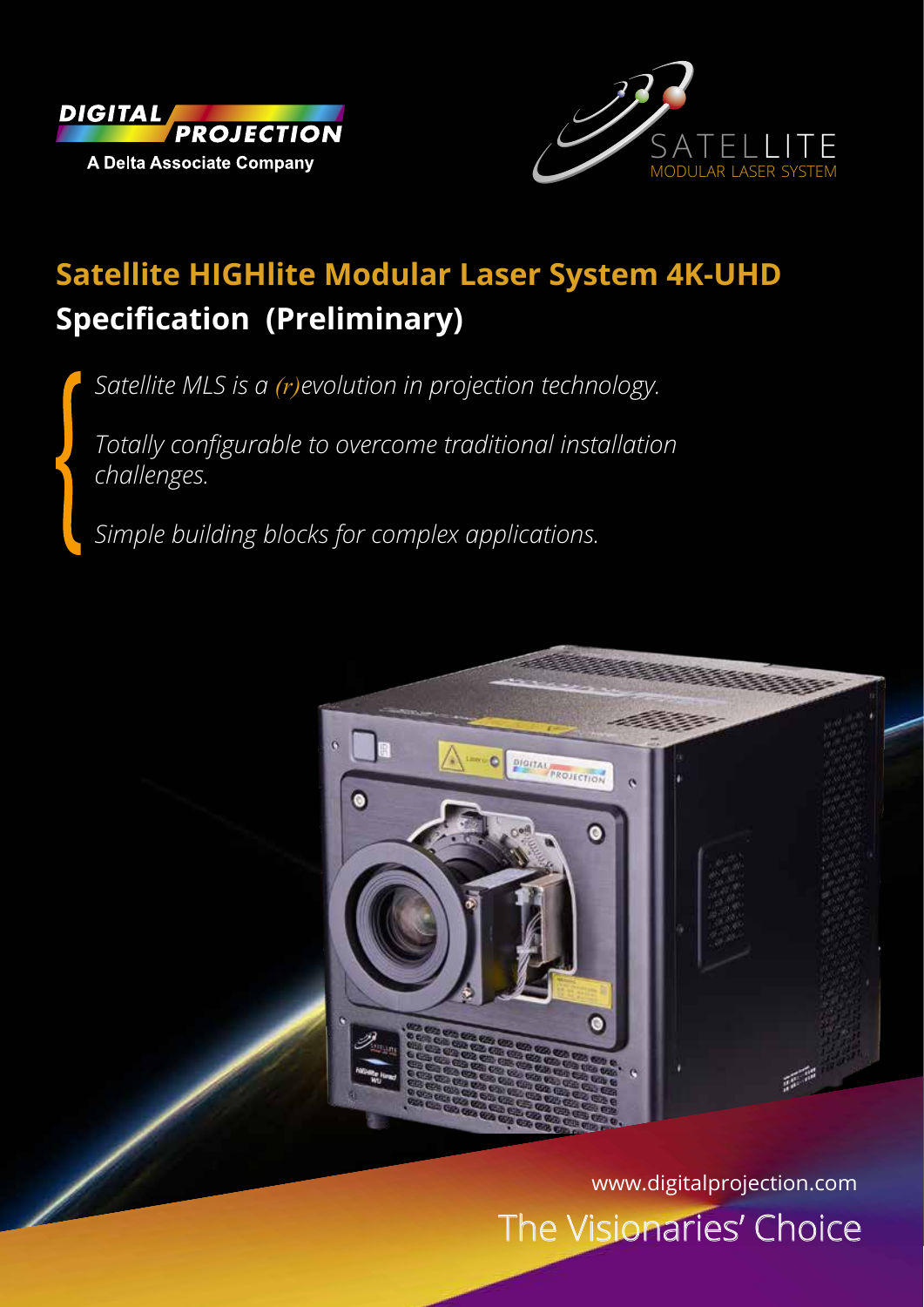## **Satellite HIGHlite MLS 4K-UHD**

**(Preliminary Specification)**

#### **9,000 Lumens | Contrast Ratio: 2,000:1**

#### **Key Features:**

#### **Satellite HIGHlite Head Modular Light Source**

Display Resolution 4K-UHD (3840 x 2160) / (HD 1920 x 1080) RGB Modular Light source<br>Separate Head - compact, lightweight & low noise Near BT2020 colour space Separate Head - compact, lightweight & low noise<br>Sealed Optics Sealed Optics<br>
Near Maintenance free Sealed Contract in the Rack mountable • Fully Interlocked<br>
Interconnection - Satellite Link Cab



Interconnection - Satellite Link Cable available in various lengths Single Modular Light Source or share one source to multiple Heads

### **Key Specifications:**

| <b>Colour System:</b>                  | 3-chip DLP®                                                                                                                                                                                                                                                                                          |                                                                                            |   |                  |            |   |  |  |
|----------------------------------------|------------------------------------------------------------------------------------------------------------------------------------------------------------------------------------------------------------------------------------------------------------------------------------------------------|--------------------------------------------------------------------------------------------|---|------------------|------------|---|--|--|
| <b>Display Type:</b>                   | 3 x 0.67" DarkChip™ DMD™                                                                                                                                                                                                                                                                             |                                                                                            |   |                  |            |   |  |  |
| <b>DMD Specification:</b>              |                                                                                                                                                                                                                                                                                                      | 1920 x 1080 pixels native. Fast transit pixels for smooth greyscale and improved contrast. |   |                  |            |   |  |  |
| <b>Aspect Ratio:</b>                   | 16:9                                                                                                                                                                                                                                                                                                 |                                                                                            |   |                  |            |   |  |  |
| <b>Fill Factor</b>                     | 87%                                                                                                                                                                                                                                                                                                  |                                                                                            |   |                  |            |   |  |  |
| <b>Video &amp; Graphics processing</b> | Up to 4K-UHD 3840 x 2160 resolution at 60Hz<br>HD Mode - sources displayed within 1920 x 1080<br>4K-UHD Mode - sources displayed within 3840 x 2160<br>Smear reduction with smooth picture off                                                                                                       |                                                                                            |   |                  |            |   |  |  |
| <b>Colour adjustments</b>              | Up to 10 bits per colour (RGB) processing (depending on source and input type).<br>Degamma table maps input to 16 bit palette (R, G & B) for display.<br>Degamma selection from a list.<br>Individual R, G & B lift and gain.<br>Black and White level adjustment via Brightness & Contrast control. |                                                                                            |   |                  |            |   |  |  |
| ColorMax™                              | Accurate matching of projectors in tiled or blended applications.<br>User selection and storage of primary and secondary user defined color targets up to 7 points.                                                                                                                                  |                                                                                            |   |                  |            |   |  |  |
| Control                                | On-board keypad.<br>Remote control - IR.<br>Network control via RJ45.<br>Single point of system control via Satellite Control Module<br>Tablet and smart phone control via served web page.<br>PC control application.                                                                               |                                                                                            |   |                  |            |   |  |  |
| <b>Mounting</b>                        | <b>Head mounting</b><br>Fixing points on Top/Bottom and sides.<br>Additional front fixing for third party attachments i.e optical blenders.<br><b>MLS Mounting</b><br>19" 3U rack mounting<br><b>SCM Mounting</b><br>19" 3U rack mounting                                                            |                                                                                            |   |                  |            |   |  |  |
| <b>Lens Features</b>                   | Robust lens mount with memorised position, zoom and focus on selected lenses.<br>Extensive lens shift encompassing all lens capabilities.<br>High quality sharp lenses with wide focal ranges.                                                                                                       |                                                                                            |   |                  |            |   |  |  |
| <b>Source Compatibility</b>            | Graphics standards up to 3840 x 2160 at 60 fps via DisplayPort or HDMI and 1920 x 1200 at 120fps                                                                                                                                                                                                     |                                                                                            |   |                  |            |   |  |  |
| Inputs/Outputs                         | Video & Computer<br>Communication & Control                                                                                                                                                                                                                                                          |                                                                                            |   |                  |            |   |  |  |
|                                        | DisplayPort 1.2                                                                                                                                                                                                                                                                                      | DisplayPort                                                                                | 1 | 5V/2A            | USB Type A | 1 |  |  |
|                                        | <b>HDMI 2.0b</b>                                                                                                                                                                                                                                                                                     | <b>HDMI</b>                                                                                | 1 | Ethernet         | R 45       | 1 |  |  |
|                                        | HDBaseT                                                                                                                                                                                                                                                                                              | RJ45                                                                                       | 1 | Ethernet/Art-Net | Ethercon   | 1 |  |  |
|                                        |                                                                                                                                                                                                                                                                                                      |                                                                                            |   | Service          | Mini USB   | 1 |  |  |
|                                        |                                                                                                                                                                                                                                                                                                      |                                                                                            |   |                  |            |   |  |  |